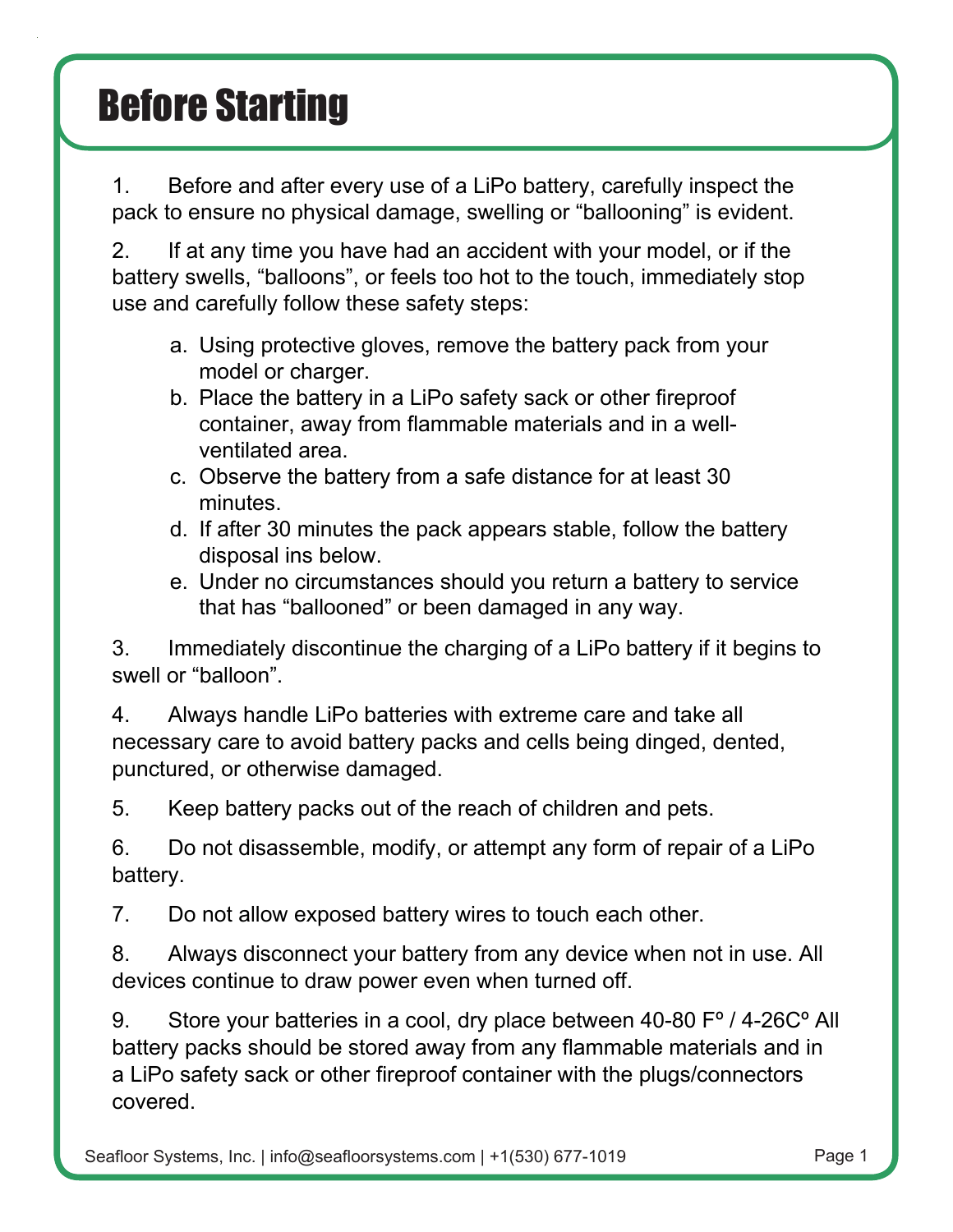10. Batteries should be stored at 3.75-3.80 volts per cell. Do not store  $\Box$ batteries with voltage above or below this range for longer than one week.  $\square$ Check cell voltage with a LiPo Checker such as Venom (part  $\#$  0644 or  $\Box$ 0699) by following the included instructions.

 $\Box$  LiPo batteries must be fully charged and returned to the  $\Box$ recommended storage voltage range (3.75-3.85 volts per cell) at least once□ a month.

 $\Box$  Always take precautions to cover the battery plugs/connectors while  $\Box$ not in use.

 $\Box$  Always transport LiPo batteries in LiPo safety sack or other fireproof $\Box$ container with the battery plugs/connectors covered.

 $\Box$  Never leave LiPo battery packs in an automobile. Temperatures  $\Box$ within a vehicle can quickly reach unsafe levels.

 $\Box$  Always keep a class D chemical fire extinguisher nearby, in case of  $\Box$ fire when storing, handling, charging, or using LiPo battery packs.

 $\Box$  Always charge batteries in a LiPo safety sack or other fireproof  $\Box$ container. Do not charge any type of battery on or near any flammable materials including in or near your model.

 **Never leave batteries unattended while charging, even when using a LiPo safety sack or other fireproof container. Batteries on charge MUST remain under constant observation so that you may react quickly should any problems arise.**

**.** Venom LiPo batteries, 2S and greater, feature a separate balancing plug that isolates each cell in a pack and allows each to be charged and  $\Box$ monitored independently. This ensures that all cells charge equally and discharge at the same rate during use. Never charge a 2S or greater LiPo $\Box$ battery without connecting the balance lead to the charger. Always balance  $\Box$ charge a 2S or greater LiPo battery.

 $\Box$  Charge each battery pack individually. Never charge battery packs in  $\Box$ series. Charging packs in series may result in improper charger cell recognition, improper charging rate, and over charging that may lead to  $a \Box$ fire. We recommend using a Venom LiPo balance charger when charging  $\Box$ your LiPo batteries.

Seafloor Systems, Inc. | info@seafloorsystems.com | +1(530) 677-1019 Page 2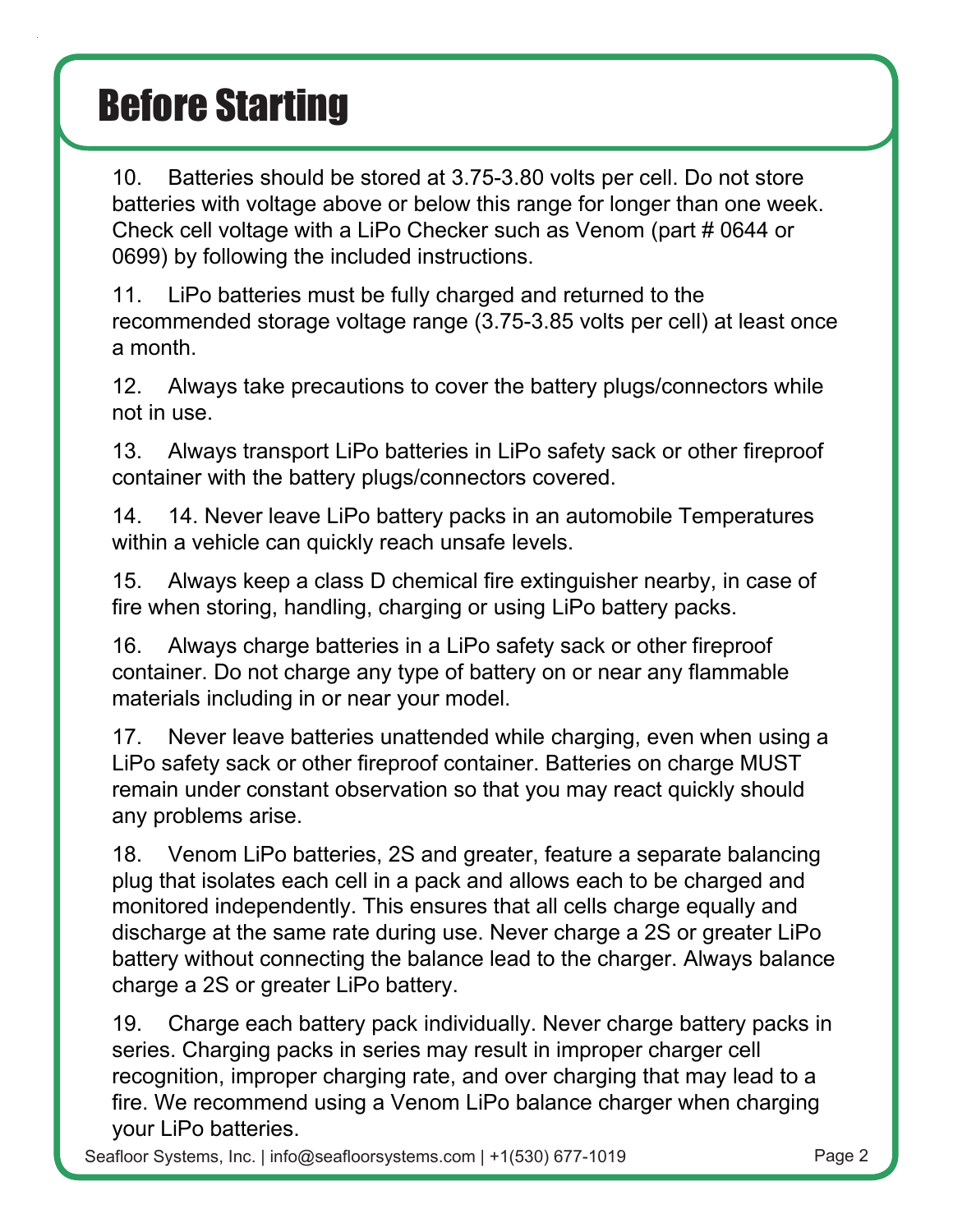20. Always check to make sure that your LiPo charger settings match those listed on the battery pack label. Refer to the battery label for the proper cell count and 1C charging amperage setting.

21. Make sure the battery connections are connected in the proper polarity.

22. Battery packs should be properly secured within the vehicle to prevent movement and damage to the battery while in use.

23. If, during charging, the battery exceeds temperatures of 140 Fº / 60Cº immediately discontinue charging and isolate the battery pack. Refer to point number two above from the Safety Warnings for further instruction.

24. Do not, under any circumstances, heat up a battery pack in an attempt to increase pack performance. Doing so greatly increases the risk of fire.

25. Never allow your model to discharge a LiPo battery pack at more than the recommended continuous discharge rate. Refer to the label of your specific battery to determine the proper continuous discharge rate. You must also refer to your specific vehicle user manual to ensure your batteries continuous discharge rate is not exceeded.

26. Damaged or ruptured battery packs or cells may leak electrolytes which can cause moderate to severe irritation including burning and dryness of the skin and eyes. For contact with the skin, thoroughly wash the affected area with soap and warm water. For contact with the eyes, rinse thoroughly with cool water. Seek immediate medical attention for any burns.

#### **Failure to observe any of the following precautions can result in fire, explosion and cause personal injury.**

1. Due to international shipping regulations, LiPo batteries are not shipped fully charged. All Venom LiPo battery packs should be fully charged prior to the first use.

2. Always use a charger specifically designed for LiPo batteries. Never use NiCD or NiMH chargers to charge LiPo batteries.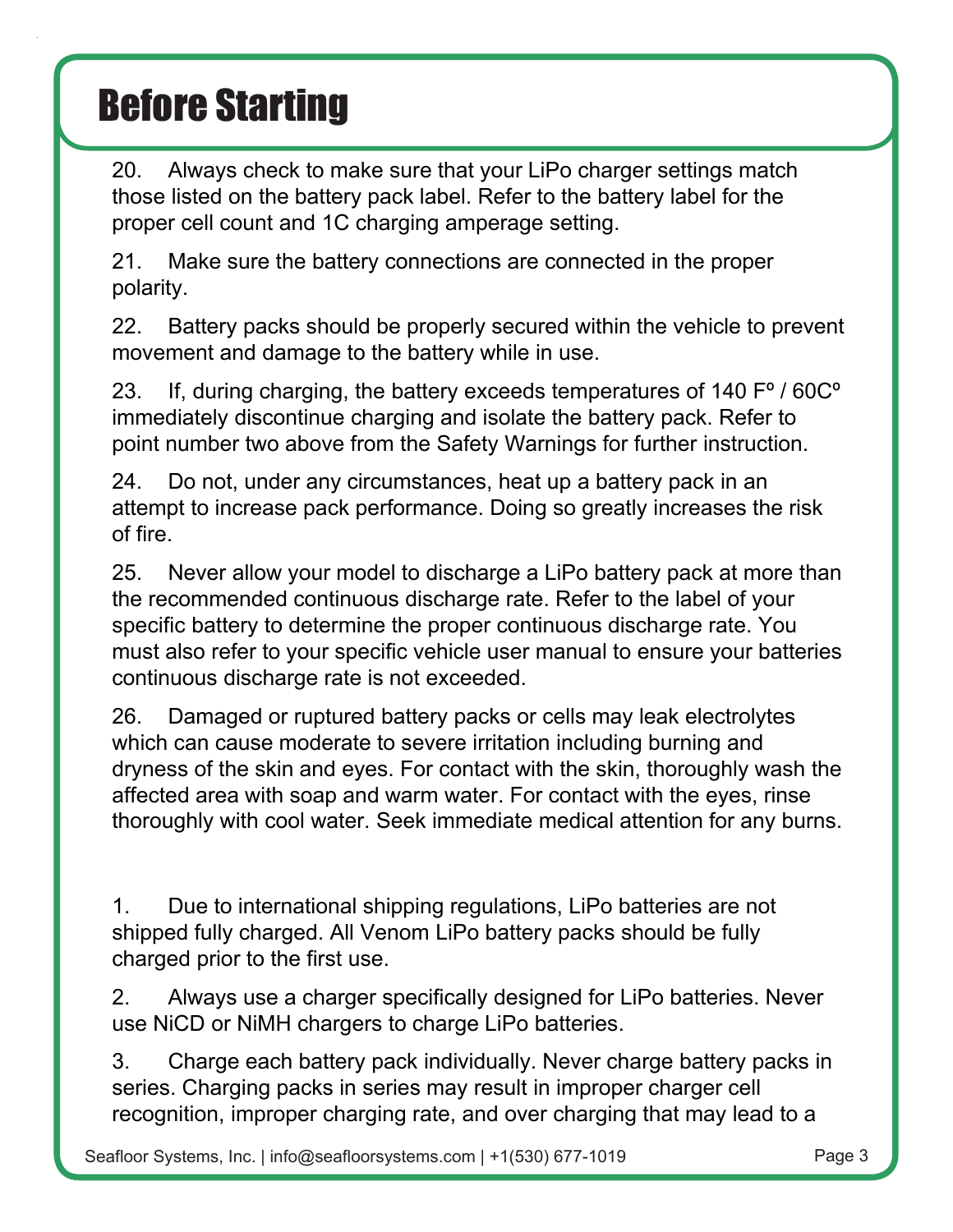#### **Important Information Regarding Charging & Safety Warnings**

1. Make sure the battery connections are connected in the proper polarity.

2. Always check to make sure that your LiPo charger settings match those listed on the battery pack label. Refer to the battery label for the proper cell count and 1C charging amperage setting.

3. For the longest lifecycle and most thorough charging of your LiPo battery we recommend a 1C charge rate. Batteries that are properly maintained have an average lifespan of 150-250 charge cycles. Many Venom batteries are capable of higher charge rates to reduce charge times. While your charge time will be greatly reduced, the lifespan of your pack will also be reduced with repeated charging above 1C. Always confirm and follow your specific packs maximum charge rate as shown on the battery label.

4. Do not charge LiPo batteries to more than 4.2 Volts per cell for normal voltage batteries, or 4.35 Volts per cell for High Voltage (LiHV) LiPo batteries. Refer to the label of your specific battery for maximum cell and pack voltage.

#### **Important Information Regarding Over-discharge & Safety Warnings**

1. Do not use LiPo battery packs with any device that does not have over-discharge protection, which is turned on and properly calibrated. Over-discharge protection or low voltage cut-off (LVC) should be set to no lower than 3.0V per cell.

2. Batteries should be stored at 3.75-3.80 volts per cell. Do not store batteries with voltage above or below this range for longer than one week.

3. LiPo batteries must be fully charged and returned to the recommended storage voltage range (3.75-3.85 volts per cell) at least once a month.

4. Do not discharge LiPo batteries below 3.0 Volts per cell.

5. ual to ensure your batteries continuous discharge rate is not exceeded.